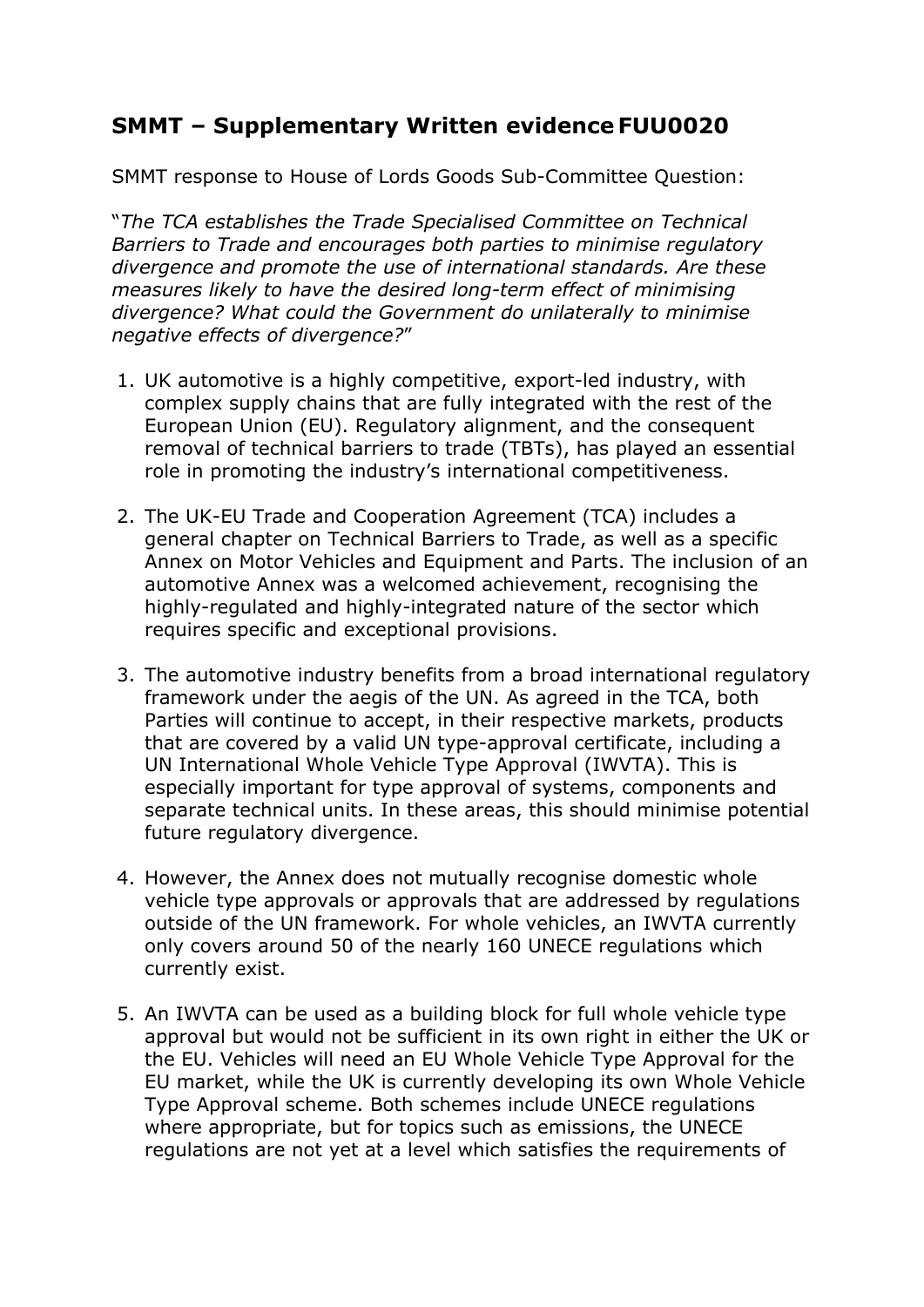the EU or the UK. Duplication, additional costs and productivity losses will ultimately arise in our sector which operates on tight margins.

- 6. The Annex also does not mutually recognise respective technical services, which would have been instrumental for simplifying the type approval activities for manufacturers and would have eased the process of mutual acceptance of conformity assessment results.
- 7. As such, the UK is no longer part of the EU Type Approval frameworks and a partial Mutual Recognition Agreement (MRA) exists only for those regulations which fall under UNECE jurisdiction, meaning there is a real risk of potential future regulatory divergence unless the UK and the EU make a conscious effort to align their respective national regulatory frameworks.

## **Estimated costs of regulatory divergence**

- 8. Whilst a full assessment of the costs of the outcome of the negotiations has yet to be conducted, the introduction of two separate regulatory frameworks in the UK and the EU will increase the cost of doing business and potentially limit market access.
- 9. Industry already knows costs will arise as a result of additional bureaucracy and testing needed in relation to type approval and in the absence of a more comprehensive MRA with the EU.
- 10. In May 2020, SMMT estimated additional costs stemming from having two identical national type approval frameworks that are not mutually recognised under the UK-EU trade agreement. The costs of duplicate certification and associated conformity of production procedures for each individual model should be less than £10,000, but across a large manufacturer's range this would still be significant. Equally, there would be additional cost for the manufacturer due to the resource required to manage the certification process for the UK. This would include the need for additional personnel hours, potentially adding up to an increase in actual headcount being required in many organisations.
- 11. The requirement for duplicate testing, or at least witnessing, by the UK type approval authority of the EU testing and vice versa will also add cost. In a scenario where respective type approval frameworks will continue to remain aligned but in the absence of a comprehensive MRA, it is estimated this would be between £30,000 and £100,000 for a single type consisting of additional testing costs, additional travel to other parts of the world for witnessing and / or additional movements of vehicles to different test facilities. As important as, if not more so, the purely financial impact of duplication is the time taken to gain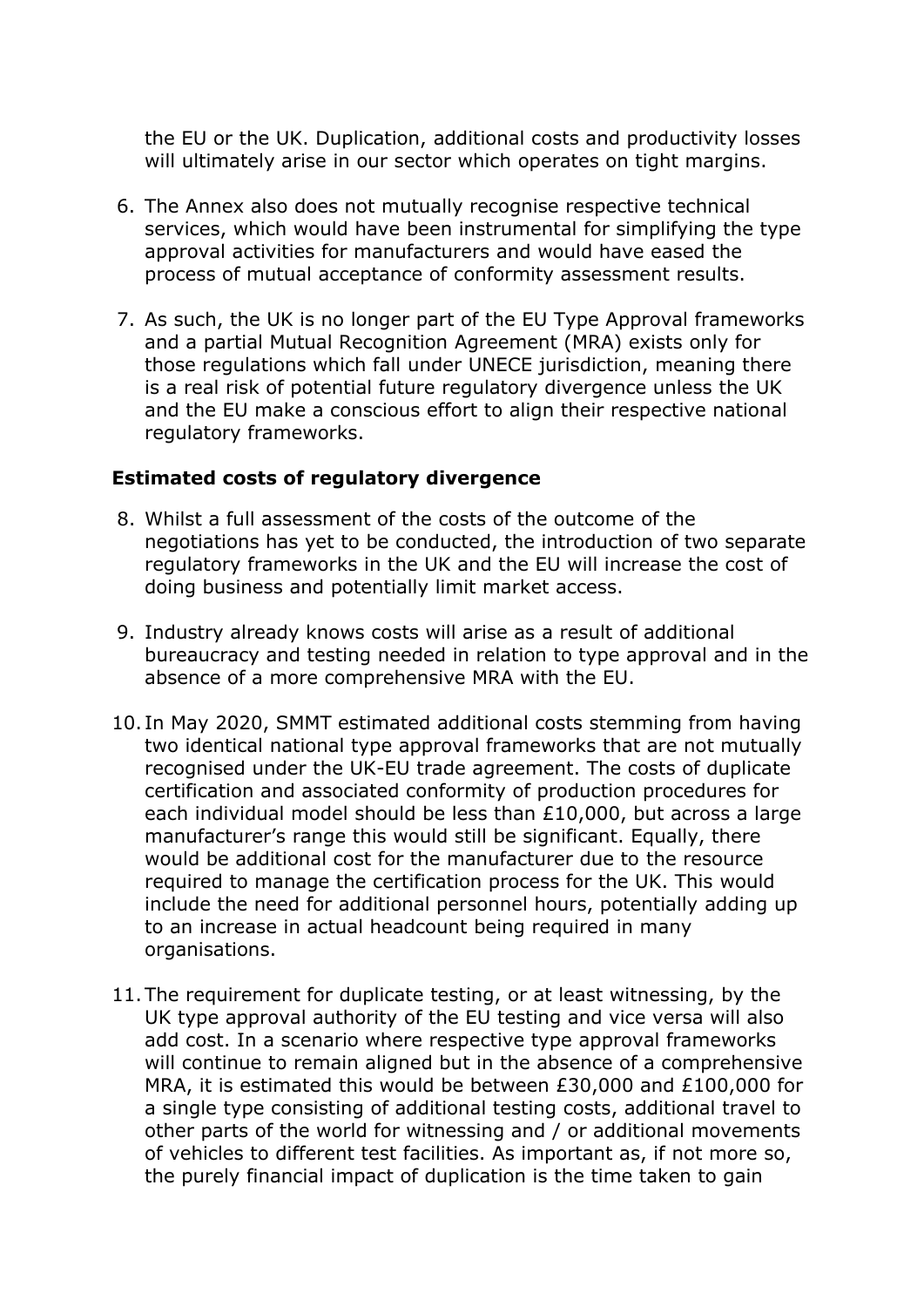approval. If that time is increased, this is likely to have significant implications in terms of model launches or gaps in sales.

- 12.Where full duplication of testing is required, the cost of additional vehicles / parts and components could easily add an additional £50,000 to £100,000 to the cost of approvals for a volume model and upwards of £500,000 in the case of a high-performance model.
- 13.Where approval is necessary for a completely new model type, the costs of prototype vehicles / components will need to be included. For vehicles, this could extend to £250,000 - £500,000 for a volume model and into the millions for high performance manufacturers.
- 14.With no mutual recognition of the type approval framework comes the need for duplicate conformity of production and in-service conformity testing. This, too, will add to the increase in cost. For in-service conformity checks, there is also a potential difficulty with having a sufficient number of vehicles in the UK market alone to be able to perform checks on, which could make this more difficult for the approval authority.
- 15.Assuming the UK Whole Vehicle Type Approval will initially mirror the EU's scheme, additional costs would be limited to the duplication of certificates and testing. However, the UK-EU TCA deal does not shield the UK automotive sector from future regulatory divergence, whether occurring as a chosen result of a government strategy or as a sideeffect of one.
- 16.As stated during the oral evidence session, there is a risk that costs would increase should the EU and UK develop divergent regulations in the future. Should the UK choose to utilise its new regulatory sovereignty to diverge from technical standards, there is the risk that this could create UK-specific and EU-specific design of vehicles, which means companies will have to develop different models meeting different regulatory requirements to serve both markets separately. This would therefore create a worst-case scenario of additional development costs and could limit the consumer offering in the UK market.
- 17. It is not possible to calculate the cost, which would be determined by the level of change from either the existing EU requirements, or those which we may see created in the future, but would almost certainly be in the millions of pounds.